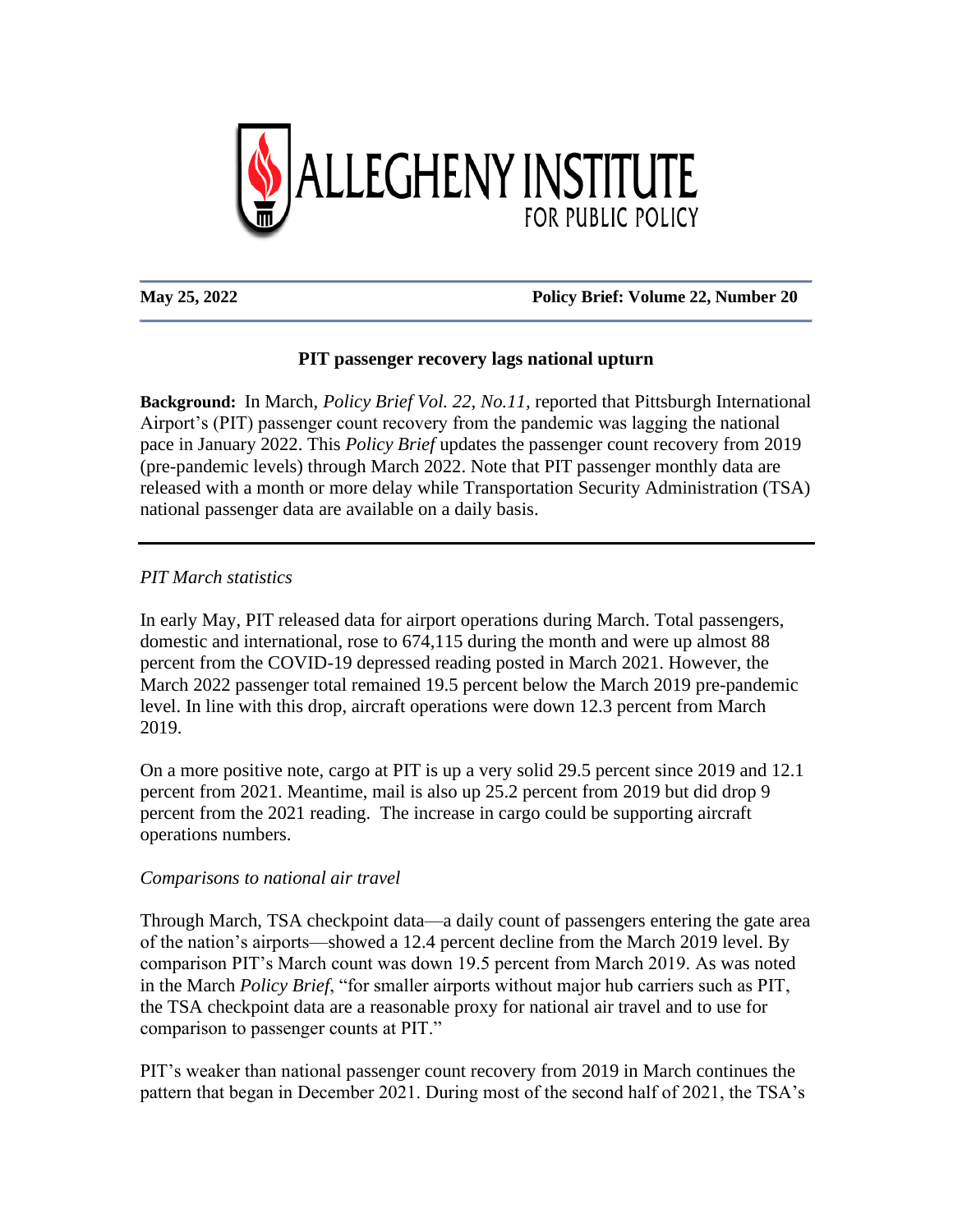national monthly percentage shortfall from the same months in 2019 and PIT's percent lack of recovery in 2021 over 2019 were very close. But, in December 2021, the national TSA count compared to 2019 held close to November's 16 percent while PIT saw the gap with the December 2019 reading rise to 22.2 percent, a jump from November's 16.2 percent.

The monthly pattern since December shows PIT lagging well behind the national data in terms of recovery toward the pre-pandemic passenger levels of 2019. The table shows the data for PIT and TSA.

|               | National TSA checkpoint count | PIT     |
|---------------|-------------------------------|---------|
| December 2021 | $-16.2$                       | $-22.2$ |
| January 2022  | $-22.5$                       | $-30.4$ |
| February      | $-15.6$                       | $-27.1$ |
| March         | $-12.4$                       | $-19.5$ |
| April         | $-9.5$                        | NΑ      |

Percent difference passenger count

The December through March data indicates PIT is lagging well behind the national closing of the gap with 2019 travel. For the three months of 2022 the average gap is 8.8 percentage points. The trend at both the TSA and PIT has been positive with smaller percentage shortfalls since January. Since the TSA data for April is available it is shown in the table. The 9.5 percent gap with 2019 is the smallest since the pandemic hit. Thus, if the pattern holds, PIT should also see a significant improvement in the April figures relative to 2019 when they are released.

# *Lost growth*

Bear in mind that the recent passenger numbers still trail 2019 postings by significant margins. And what is worse, nationally, air travel was up 13 percent in the three years from 2016 through 2019. And over the 10 years from 2009 to 2019, travel rose over 37 percent. If air travel had grown just 2.5 percent per year since 2019 instead of having to bounce back from the COVID created plunge, 2022 passenger counts would be nearly 8 percent higher than 2019 or 20 percent above the recent March level.

On an annual basis, PIT's passenger growth was 17.7 percent from 2016 to 2019 and 8.8 percent from 2017 to 2019 with most of the growth occurring in 2017 and 2018 while 2019 saw very little total growth and a big decline in international travel. If growth had continued at a comparatively slow pace of just 3 percent—well under the rate for the three years through 2019—PIT's passenger count should be up at least 9 percent compared to 2019. Instead in March it was still short by 19.5 percent. That suggests the passenger count is almost 30 percent shy of where it would have been absent the pandemic and slow recovery since.